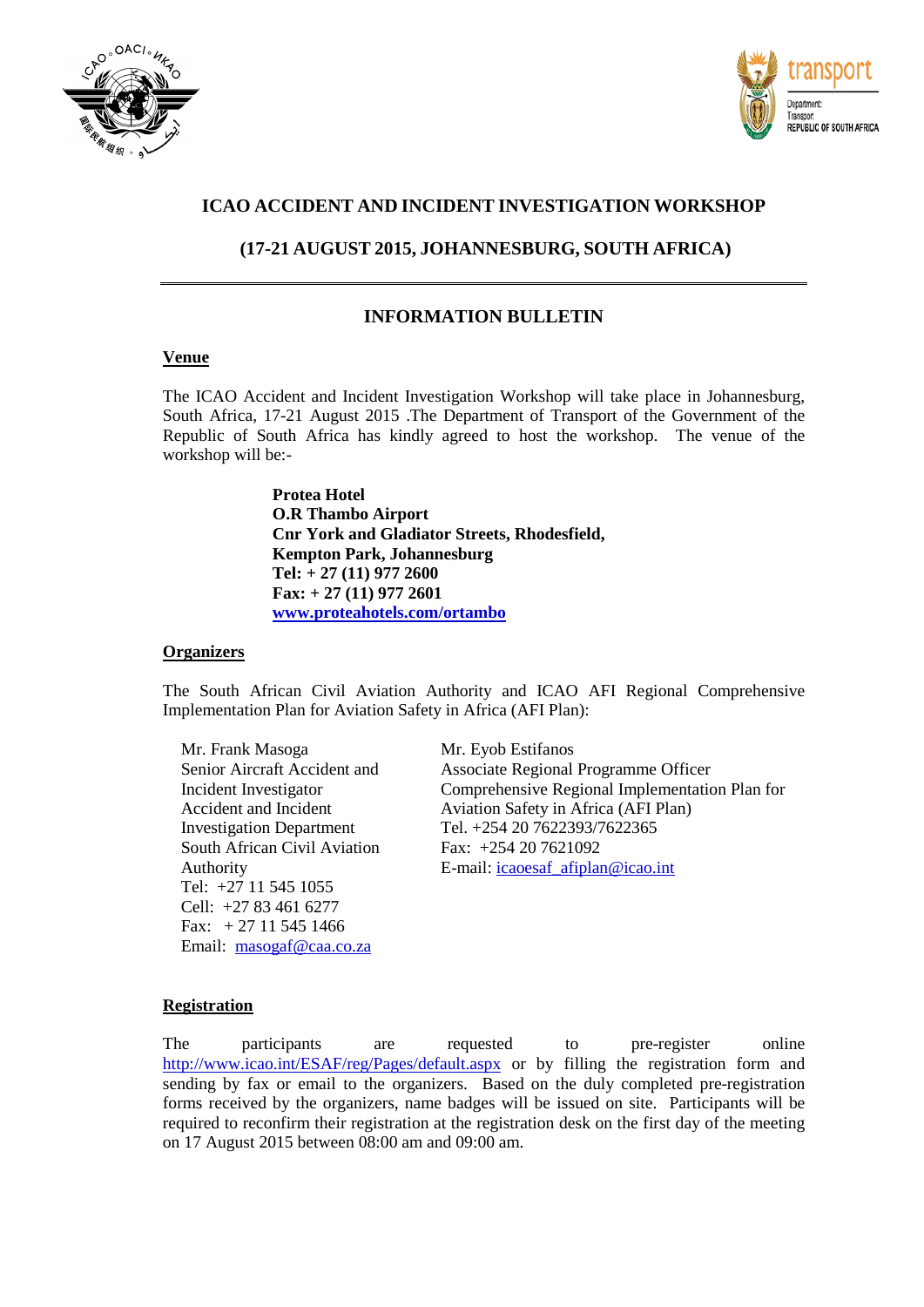#### **Opening Session**

The official opening of the ICAO Accident and Incident Investigation Workshop will take place on 17 August 2015 at 09.00am.

The subsequent sessions for the workshop will be held daily from 08.00 am to 17.00 pm. Lateness is strictly prohibited. Peak hour traffic in Johannesburg area is to be taken into consideration when planning transportation.

#### **Languages**

The Workshop will be conducted in English language only.

#### **Hotel Information**

Participants are requested to make their own bookings directly with the Protea Hotel if they choose to stay there. A Block booking has been made with the hotel. The following conditions apply:-

- Rooms must be booked by no later than 7 August 2015.
- All accommodation bookings must be made directly with the Banqueting Coordinator ( Lindia Da Silva, Tel:  $+27(11)$  977 2600, email: lindia.mangels@proteahotels.com)
- The block code to be used:  $462450$

A list of other suggested hotels is attached.

#### **Transportation**

Participants are requested to make their own transportation arrangements from OR Tambo Airport to any of the other hotels and back.

Protea Hotel (venue of the workshop) offers complimentary shuttle service for the delegates on arrival and departure.

#### **Visas**

Participants are requested to apply for visas well in advance from South Africa High Commissions or Embassies, which will be issued upon the presentation of documentation showing that the applicants are designated representatives to a particular UN meeting to be held in Johannesburg. **No visa will be issued upon arrival.** 

#### **Applying for a South African Visa**

Documents required to apply for a visa:-

• A passport or travel document valid for no less than 30 days after the expiry of your intended visit

- Your passport must have at least one unused page for entry / departure endorsements
- A completed Form BI-84 (application for a visa)
- Payment of the prescribed fee
- A yellow-fever vaccination certificate if your journey starts or entails passing through the yellow fever belt of Africa or South America.( see detail under Health)
- Statement and/or documentation confirming the purpose and duration of your visit
- Two colour passport photographs
- A return or onward ticket if you are travelling by air.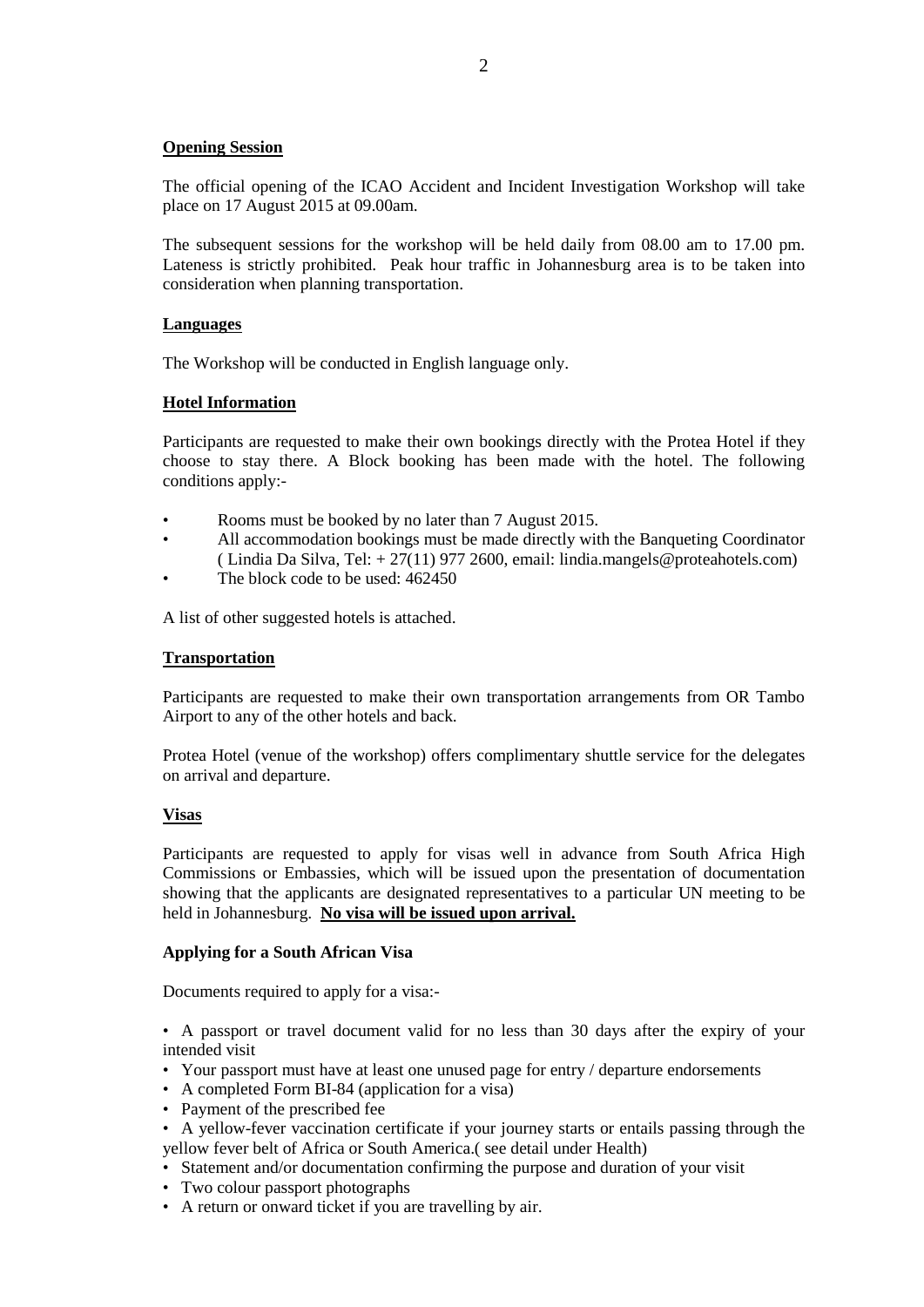Remember, either you have to submit your visa application in person or you can ask anyone else (such as a travel agent or courier services or another family member) to submit the application on your behalf.

#### **Requirements for entering South Africa**

You will need the following if you wish to visit South Africa:

- A valid and acceptable passport or travel document for your intended stay
- At least one blank page in your passport for endorsements
- A valid visa, if required
- Sufficient funds to pay for your day-to-day expenses during your stay
- A return or onward ticket

• Yellow fever certificates if your journey starts or entails passing through the yellow fever belt of Africa or South America.

**Some countries are exempt from requiring Visas. See<http://www.dha.gov.za/index.php/immigration-services/exempt-countries>**

#### **Health**

Participants must ensure they take out travel insurance (including health) from their home country for the duration of their stay in Johannesburg.

Vaccination - Presentation of yellow fever certificate at the point of entry is required for the following African countries – Angola, Benin, Burkina Faso, Burundi, Comoros, Central African Republic, Tchad, Congo – DRC, Ivory Coast, Ethiopia, Gabon, Ghana, Gambia, Guinea Bissau, Guinea Equatorial, Kenya, Liberia, Mali, Mauritania, Mozambique, Niger, Nigeria, Somalia, Congo, Rwanda, São Tomé e Principe, Senegal, Sierra Leone, Tanzania, Togo, Uganda.

#### **Weather and Local Time Information**

Winter in South Africa (May to August) is characterized in the higher-lying areas of the interior plateau by dry, sunny, crisp days and cold nights. So it's a good idea to bring warm clothes.

The month of August is **moderate** in Johannesburg with lowest temperature being below **10ºC, averaging 4 º C,** and highest temperature being **on average 17ºC**. **During August cold fronts are experienced on occasion when the temperatures drop suddenly.**

South Africa local time is GMT+2. It is fixed across the country.

#### **Local Currency and Foreign Exchanges Rates**

The official currency is South African Rand (**ZAR**).

#### **The current exchange parity rate as at 11 June 2015 is:**

**1 GBP = 19.19 ZAR 1 USD = 12.43 ZAR 1 EUR = 13.99 ZAR** 

Exchange is easily available in the banks and exchange agencies. Credit cards are accepted in most establishments. Most shops and hotels accept Visa Cards.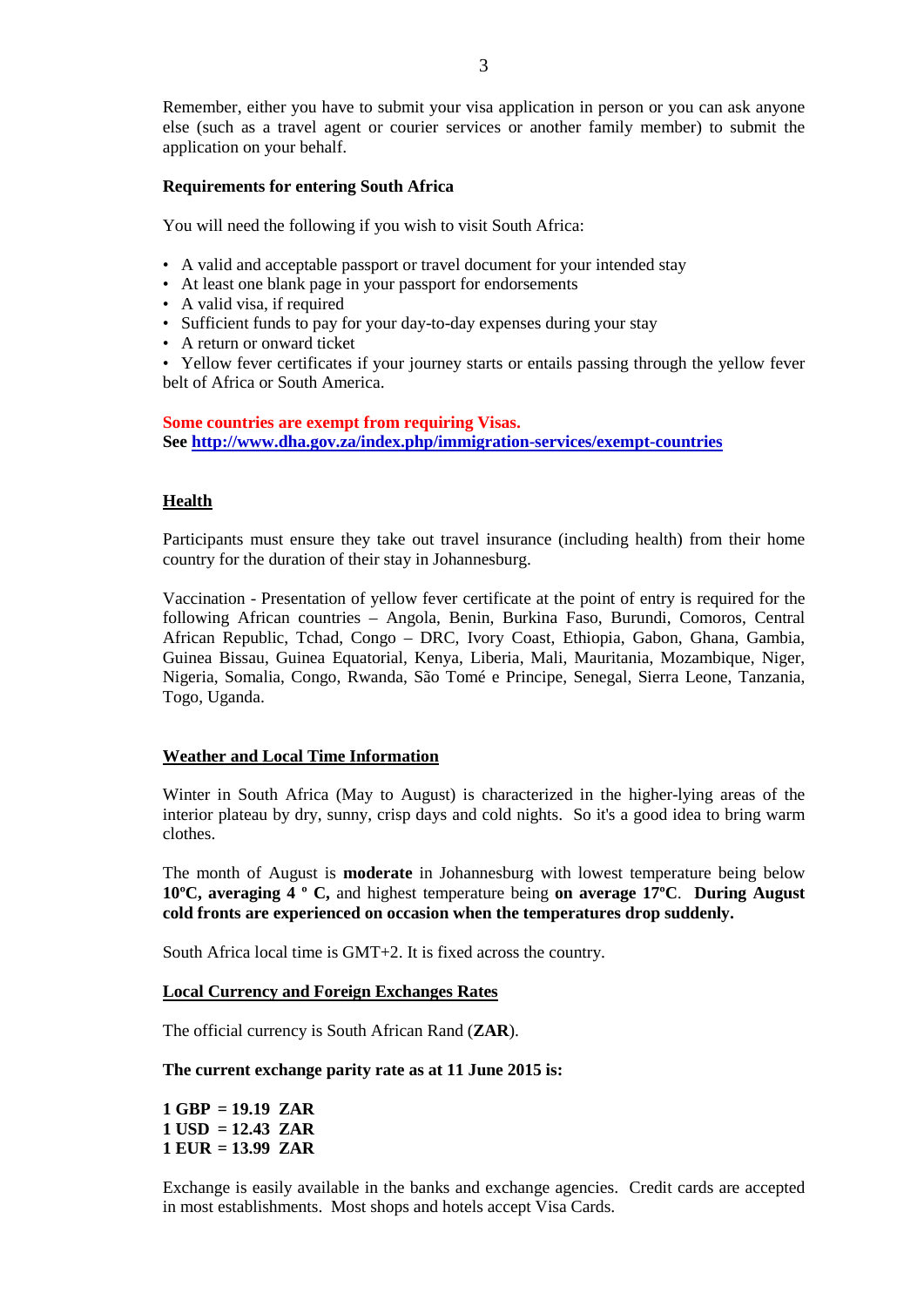#### **Language**

The country has 11 official languages. English is the preferred language for corporate business, including training and for tourists.

#### **Hours of Business**

The official working hours in South Africa are 8.00 am to 4.00 pm, **Mondays to Fridays and 8.00 am to 12.30 pm on Saturday. Saturday afternoons and Sundays are treated as noncorporate time.**

#### **Electrical Supply**

The electrical out is 220/240 V, 50 Hz. The standard 3-pin British plugs are the most common outlets in most hotels.

#### **Telephones**

World wide direct connections are available, using the international code or telephone operator if necessary. From abroad dial 27 (country code) followed by required number.

 $-$